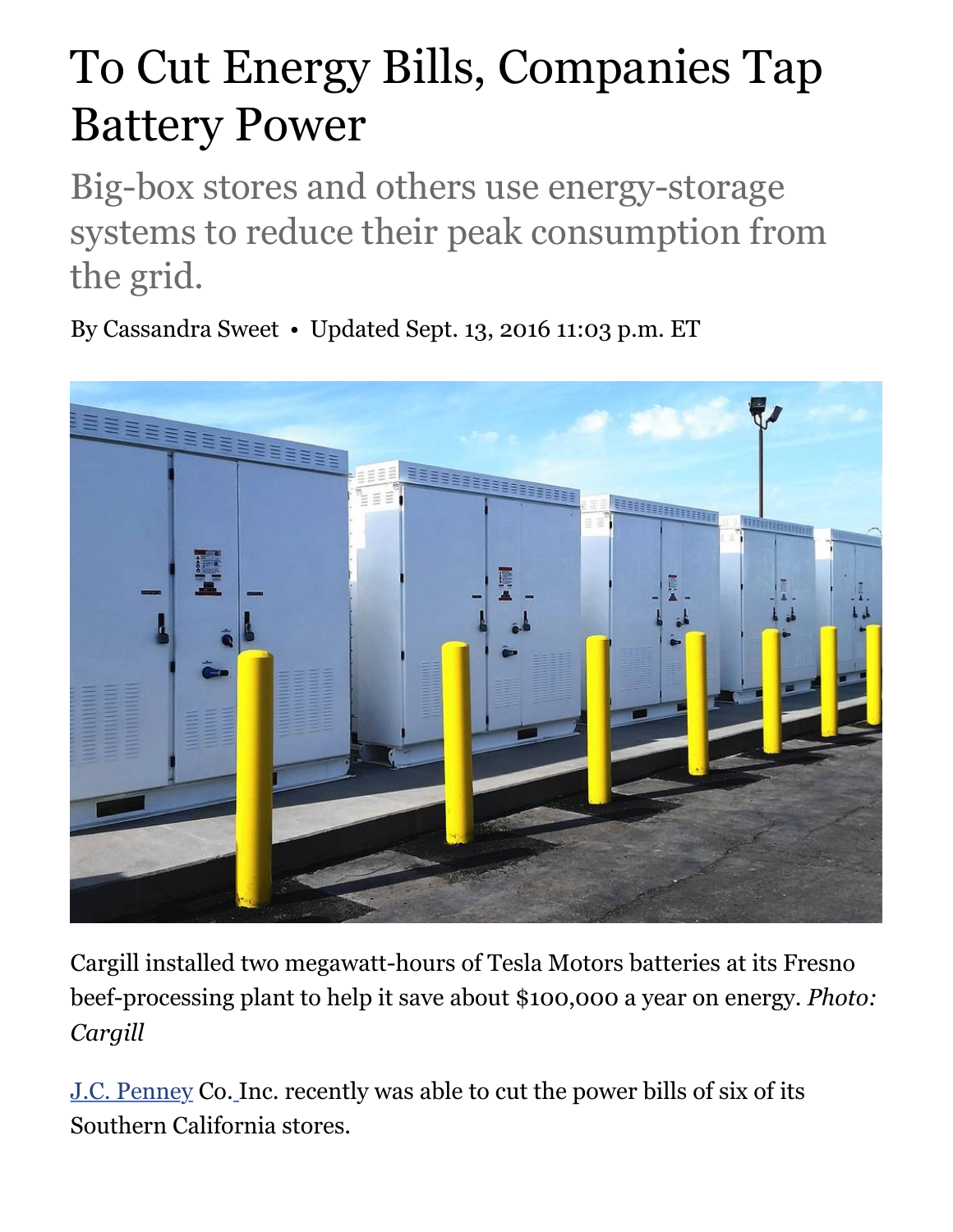The secret: batteries.

Penney's lithium-ion batteries, made by Panasonic Corp. , charge by night in metal cases in the storage areas of each facility. Then, by day, when power from the grid costs more, they help run the stores' air-conditioning. The batteries also help the stores avoid high utility fees, called demand charges.

Companies of all kinds are turning to batteries to cut expenses and reduce demand for new power plants. Batteries and other such devices are finding their way into big-box stores, industrial plants and data-storage facilities in states like California, Hawaii and New York, which encourage energy storage as a way to reduce reliance on polluting power plants.

```
۰
```
The batteries used by Penney can provide about 35 kilowatts of power for roughly two hours, and are expected to save each store at least \$6,000 a year on its power bills. Penney plans to install batteries at three additional stores this year and 14 more next year. A software system tracks each store's realtime power usage and switches the batteries on and off. Stem Inc., which is installing the batteries and software, tracks the buildings' power use and storage systems to make sure they're working as designed.

"We've always been trying to reduce our energy consumption," through measures such as installing energy-efficient lights, says Kyle Wilkes, energy and facilities maintenance director for Penney. "It's a wonderful technology for us, to shift that energy consumption to night, when we're going to have reduced demand costs and a low off-peak rate."

Across the U.S. last year, companies, universities and commercial property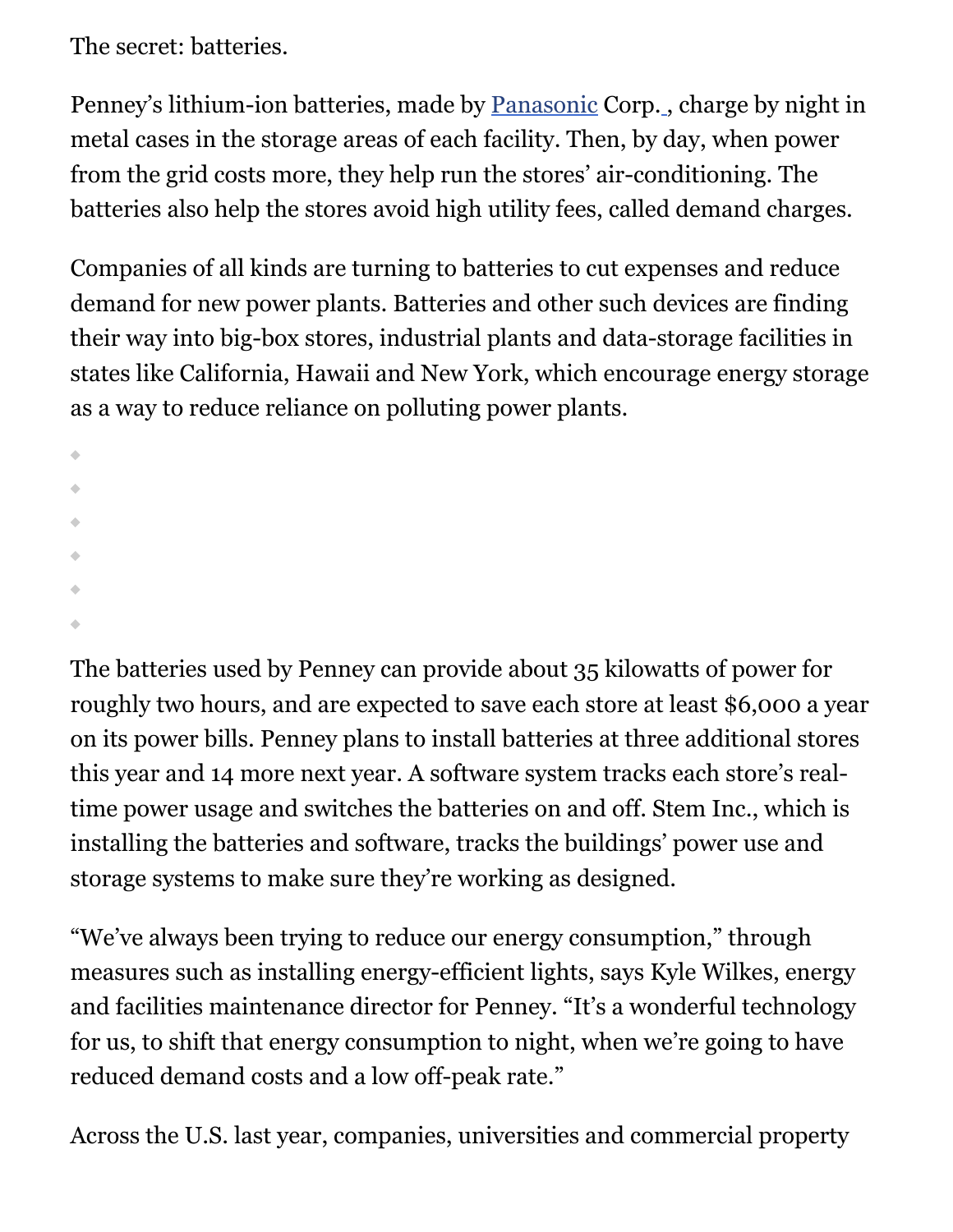owners installed more than 250 energy storage systems with total capacity of 64.1 megawatt-hours of power, up from just 48 systems and 12.2 megawatthours in 2014, according to GTM Research, a company that tracks cleanenergy markets. This year, installations are on track to more than double, to 140 megawatt-hours.

## **Power Shift**

U.S. companies have started installing batteries to store electricity for later use

Number of U.S. commercial energy-storage installations, by quarter



Commercial energy-storage systems installed, in megawatt-hours of electricity, by quarter



THE WALL STREET JOURNAL.

ENLARGE

The state of California is requiring big utilities to install or help coordinate installation of 1,325 megawatts of energy storage over the next five years to help balance an increasing flow of electricity from solar panels and wind turbines, whose production varies depending on conditions and time of day. California offers homeowners and commercial property owners rebates that can cover as much as 60% of the cost of a battery system.

Battery systems for commercial properties range from \$950 to \$1,500 a kilowatt-hour, or between \$19,000 and \$30,000 for a system that can discharge 20 kilowatts for one hour, or 10 kilowatts for two hours, according to GTM.

Cargill Inc. last year installed two megawatt-hours of batteries made by Tesla Motors Inc., to provide extra

power at certain times of day at its beef-processing plant in Fresno, Calif. Cargill expects the batteries to help it save about \$100,000 a year on power expenses. Roughly 1,000 people process meat in two eight-hour shifts at the